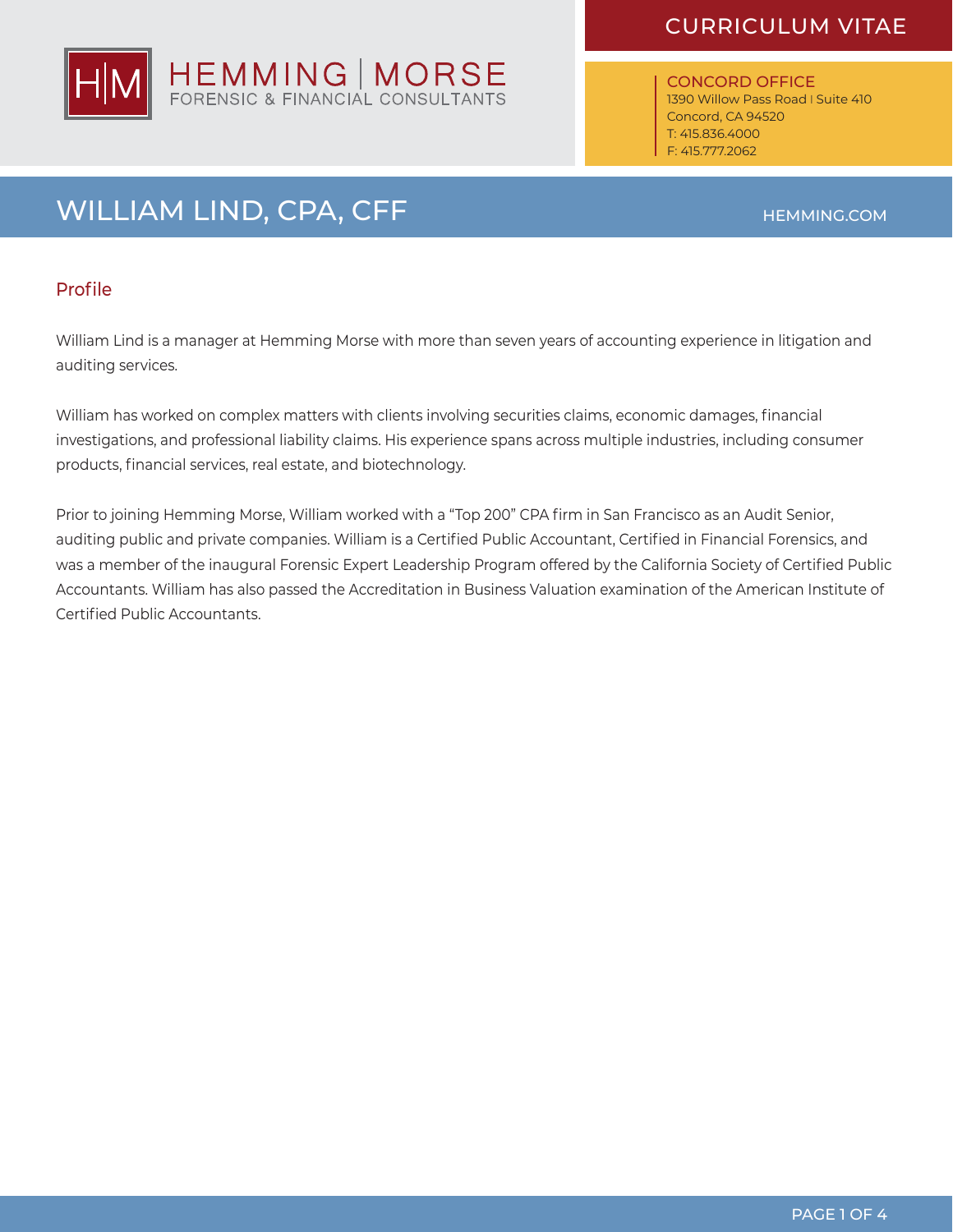

CONCORD OFFICE 1390 Willow Pass Road I Suite 410 Concord, CA 94520 T: 415.836.4000 F: 415.777.2062

# WILLIAM LIND, CPA, CFF **HEMMING.COM**

### Employment & Education

| 2016 – Present | Hemming Morse, LLP                                               |
|----------------|------------------------------------------------------------------|
|                | Certified Public Accountants, Forensic and Financial Consultants |
|                | Manager, 2019-present                                            |
|                | Senior Associate, 2016-2019                                      |
| $2012 - 2016$  | OUM & Co. LLP                                                    |
|                | Audit Senior, 2014-2016                                          |
|                | Audit Staff, 2012-2014                                           |
| 2011           | California State University, East Bay                            |
|                | B.S. Business Administration, Accounting Option                  |

### **Professional & Service Affiliations**

- Certified Public Accountant, Licensed in California
- Certified in Financial Forensics, American Institute of Certified Public Accountants
- Forensic Expert Leadership Program, California Society of Certified Public Accountants

### **Publications**

■ "Introduction to Forensic Accounting," University of San Francisco, 2017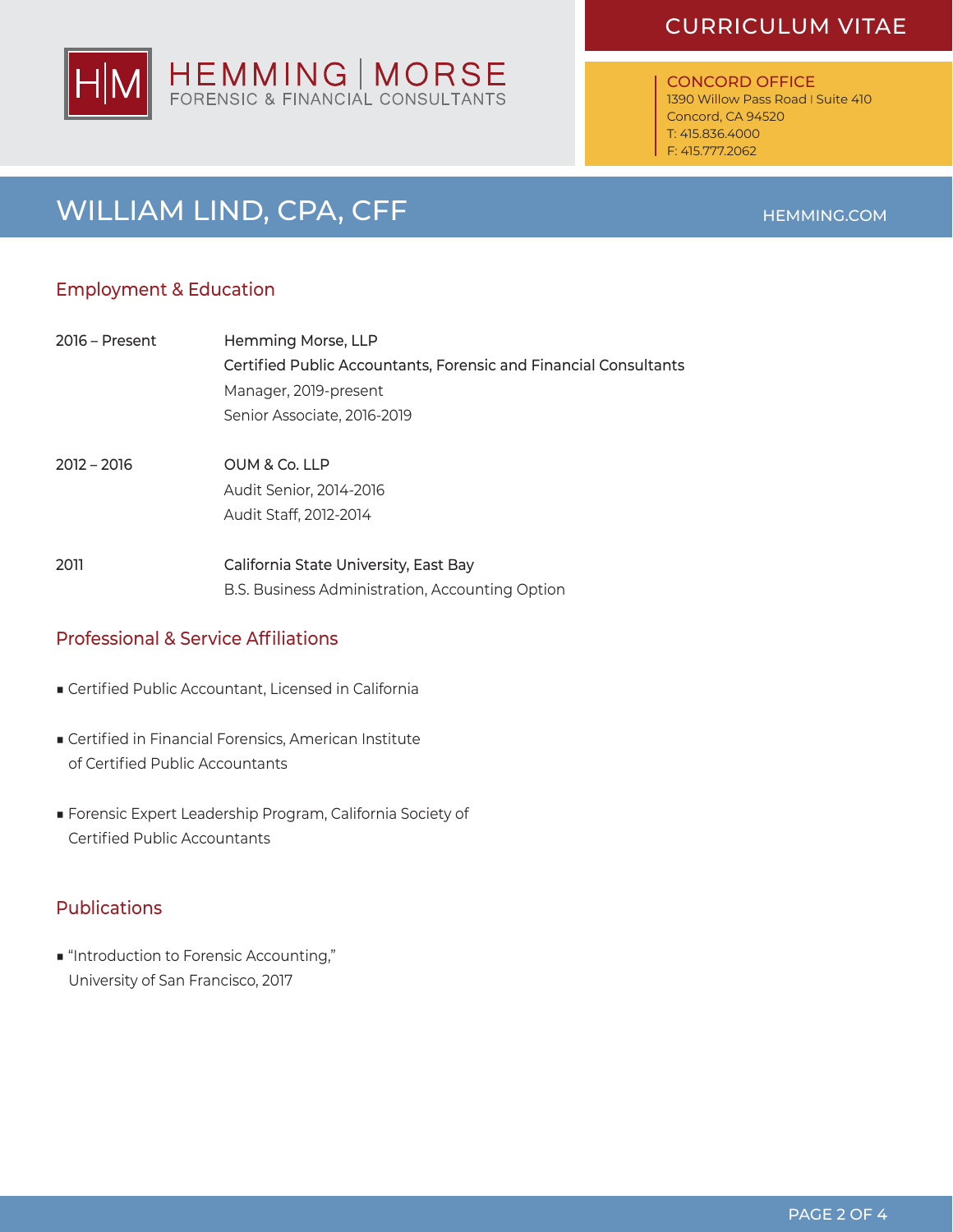

CONCORD OFFICE 1390 Willow Pass Road I Suite 410 Concord, CA 94520 T: 415.836.4000 F: 415.777.2062

# WILLIAM LIND, CPA, CFF **HEMMING.COM**

### Testimony - Percipient Trial and Deposition

• Chad Gold, Daniel Haffner, Patrick Haffner, vs. David Fineman (2018) Arbitration, JAMS, No. 1100088019

### Selected Case Experience

- Assisted accounting expert for the plaintiffs in a securities litigation case involving alleged violations of U.S. GAAP by an aerospace manufacturing and defense company. Gathered, analyzed, and summa- rized evidence that was used in determining whether the company had properly accounted for a multibillion dollar government contract. Wrote sections and prepared exhibits used in the expert report.
- Assisted in a forensic accounting examination involving city officials charged with corruption, misuse of public funds and other acts of fraud. Conducted analysis of the defendant's financial accounts which was used by the County District Attorney.
- Assisted in a forensic accounting examination involving a multi-million dollar embezzlement scheme by an employee of a medical device company who allegedly established fictitious vendors and created false invoices. Provided analyses and conclusions that were included in presentations to the Assistant United States Attorney and FBI.
- Assisted testifying expert in a matter involving cal- culation of damages arising from a contract dispute involving real estate. Attended opposing expert's deposition at the require of Counsel.
- Assisted testifying expert in a forensic accounting investigation that involved examining and testing the procedures followed by a cooperative in the dairy industry to determine if the entity properly reported sales prices to the National Agricultural Statistics Service and the California Department of Food and Agriculture.
- Assisted consulting expert in the review of reimbursable expense reports of the CEO of a publicly traded pharmaceutical company. Identified instances of potential impropriety used by the company's counsel in discussions with the individual.
- Assisted consulting expert in a review of the entities, business ventures, and assets of an individual and their business partner, who was accused of fraud and breach of fiduciary duty. Prepared sources and uses analysis and memorandum used by the expert in meetings with the FBI.

PAGE 3 OF 4